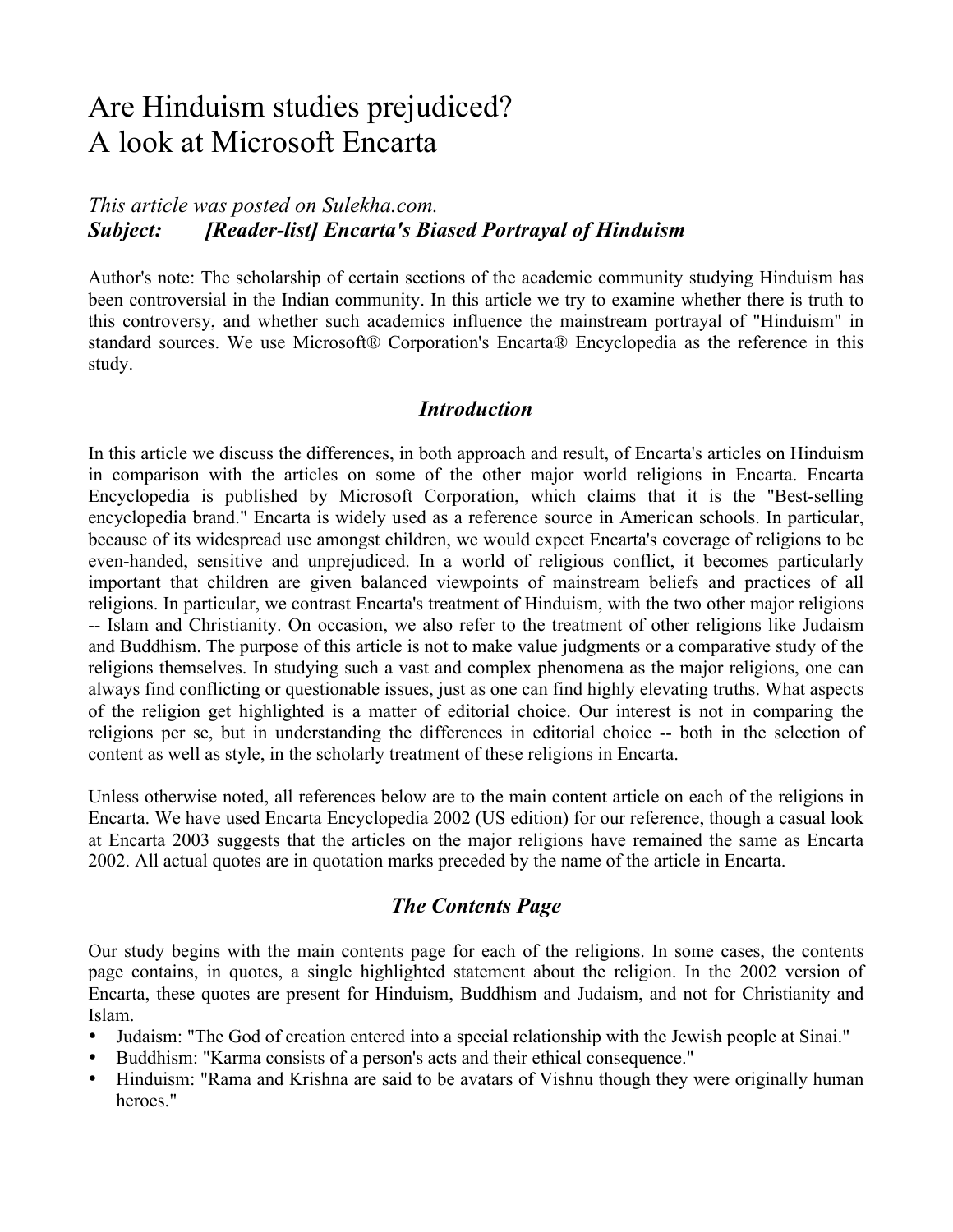Note, that the one statement that was chosen about Hinduism is that which repudiates Hindu belief, while the statements for the other two religions reflect a balanced positive or neutral stance. Notice also the use of "said to be" in Hinduism while the statement on Judaism is presented in the editorial voice as a presentation of fact. To understand this representation, let us draw up a hypothetical quote on Christianity to parallel the quote on Hinduism.

• Christianity\*: Jesus Christ is said to be the "Son of God" though he was just a human.

Irrespective of belief in the truth or falsity of this statement, or the parallel one in the case of Hinduism, when such a statement is the highlight of the commentary on a religion, it reflects a certain attitude about how the subject is approached. Let us see if this attitude continues to persist in the article on Hinduism in comparison to other religions.

# *Fundamental principles*

In the article on Hinduism, we find the "Fundamental Principles" divided into four sections -- Texts, Philosophy, "Gods" and "Worship and Ritual."

We find the sequencing of ideas within this section fairly haphazard -- generally moving to specifics without laying out the general -- giving the impression of a somewhat incoherent system.

### **Hinduism:**

"The canon of Hinduism is basically defined by what people do rather than what they think. Consequently, far more uniformity of behavior than of belief is found among Hindus, although very few practices or beliefs are shared by all. A few usages are observed by almost all Hindus: reverence for Brahmans and cows; abstention from meat (especially beef); and marriage within the caste (jati), in the hope of producing male heirs."

In doing so, the author takes the richness and diversity of Hindu thought and tries to approach it from the point of view of an orthodox church defining a single "canon." Failing to find the "canon" or articulate the underlying worldview of a system that allows many paths to flourish within it, the author gives up to quickly start listing mainly social practices. Let us see how the same issue is treated in Christianity.

# **Christianity:**

"Any phenomenon as complex and as vital as Christianity is easier to describe historically than to define logically, but such a description does yield some insights into its continuing elements and essential characteristics."

In the description of Christianity, Encarta approaches it from a point of view of humility -- the problem being of the expository limitations of the author. No such humility is visible in the description of Hinduism, where the author quickly reduces any notion of complexity to an anthropological viewpoint. Further on, we explore various examples of how the anthropological viewpoint dominates the article on Hinduism.

# *Dealing with "contradiction"*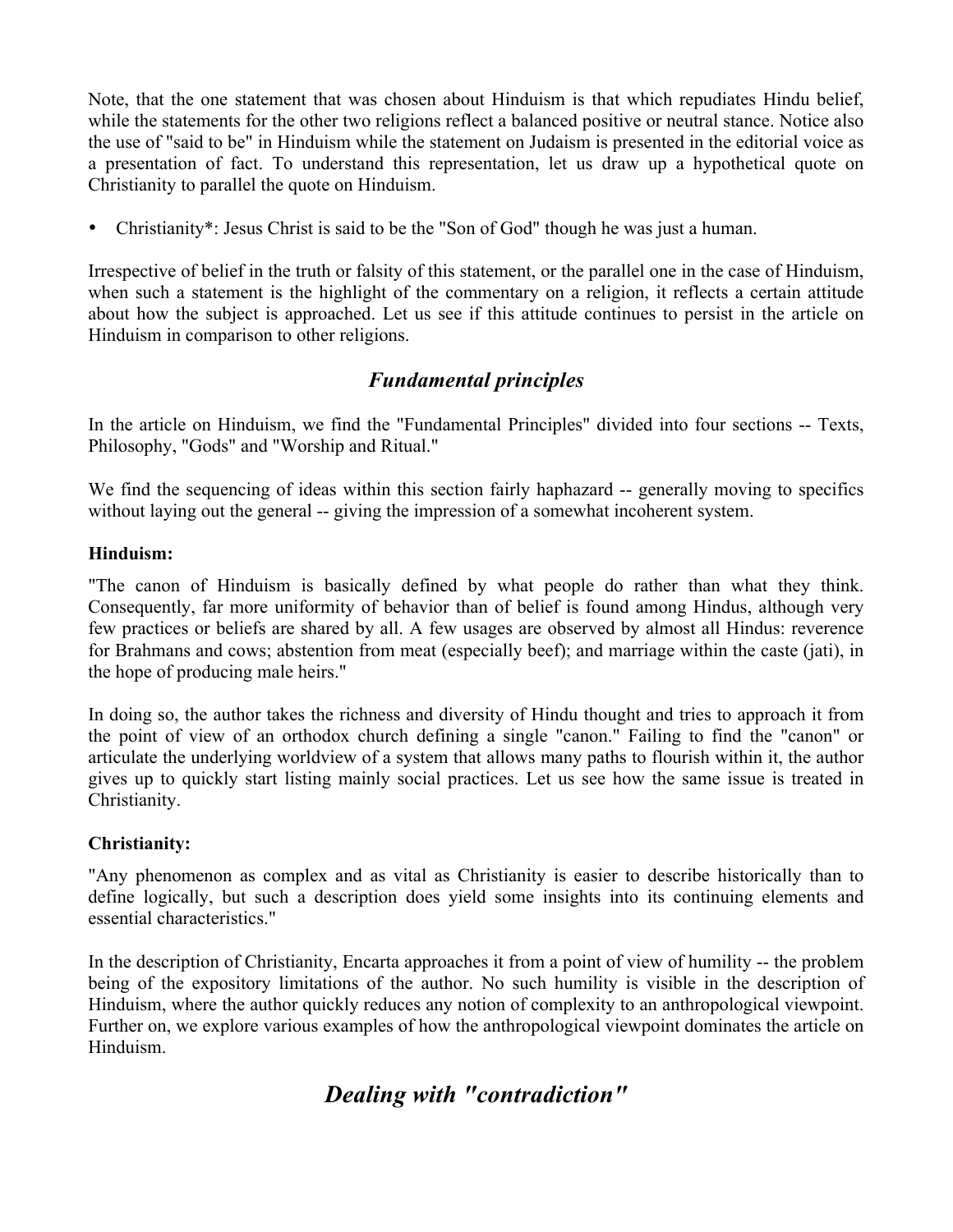Let us see how the articles deal with supposed contradictions.

### **Hinduism:**

"Although Hindus believe and do many apparently contradictory things -- contradictory not merely from one Hindu to the next, but also within the daily religious life of a single Hindu -- each individual perceives an orderly pattern that gives form and meaning to his or her own life."

The article on Hinduism is very clear that there are contradictions, and highlights this aspect. The articles on Christianity and Islam are either unable to find any contradictions, or don't find them the most significant aspect of the religion to cover. In the few instances when they do, they use substantially different language to talk about these. In Christianity, any contradictions of behavior are attributed to the limitations of individuals rather than limitations of the faith or of "Christians" as a generalized entity.

#### **Christianity:**

"To a degree that those on the inside often fail to recognize, however, such a system of beliefs and values can also be described in a way that makes sense as well to an interested observer who does not, or even cannot, share their outlook."

The article on Islam does not mention any "contradiction" at all, but a continued "refinement."

#### **Islam:**

"Recurring debates among Islamic scholars over the nature of God have continued to refine the Islamic concepts of God's otherness and Islamic monotheism."

Even when the article on Islam admits differences in contemporary practice, it puts the difficulty of these on the analytical or expository abilities of the author ("difficult to identify"), rather than the religion.

#### **Islam:**

"Yet the radically different political, economic, and cultural conditions under which contemporary Muslims live make it difficult to identify what constitutes standard Islamic practice in the modern world."

The key to understanding both the diversity as well as the unity of Hinduism is neither in the search for a "canon" (a strongly Christian worldview), nor in the anthropology of particular practices. It is in recognizing that the philosophical foundations of Hinduism have celebrated diversity of path and individuality (which itself is a distinctive feature), while at the same time encouraging theological debates to further understanding.

In the articles on Christianity and Islam the problem, if any, is usually depicted as that of the author's inability to describe rather than any contradictions. The author of Hinduism, apparently, faces very little difficulty -- she carries on with an anthropological description of practices "from above" -- sure that any contradiction that is found is surely in the religion itself, and not in any lack of understanding or expository ability.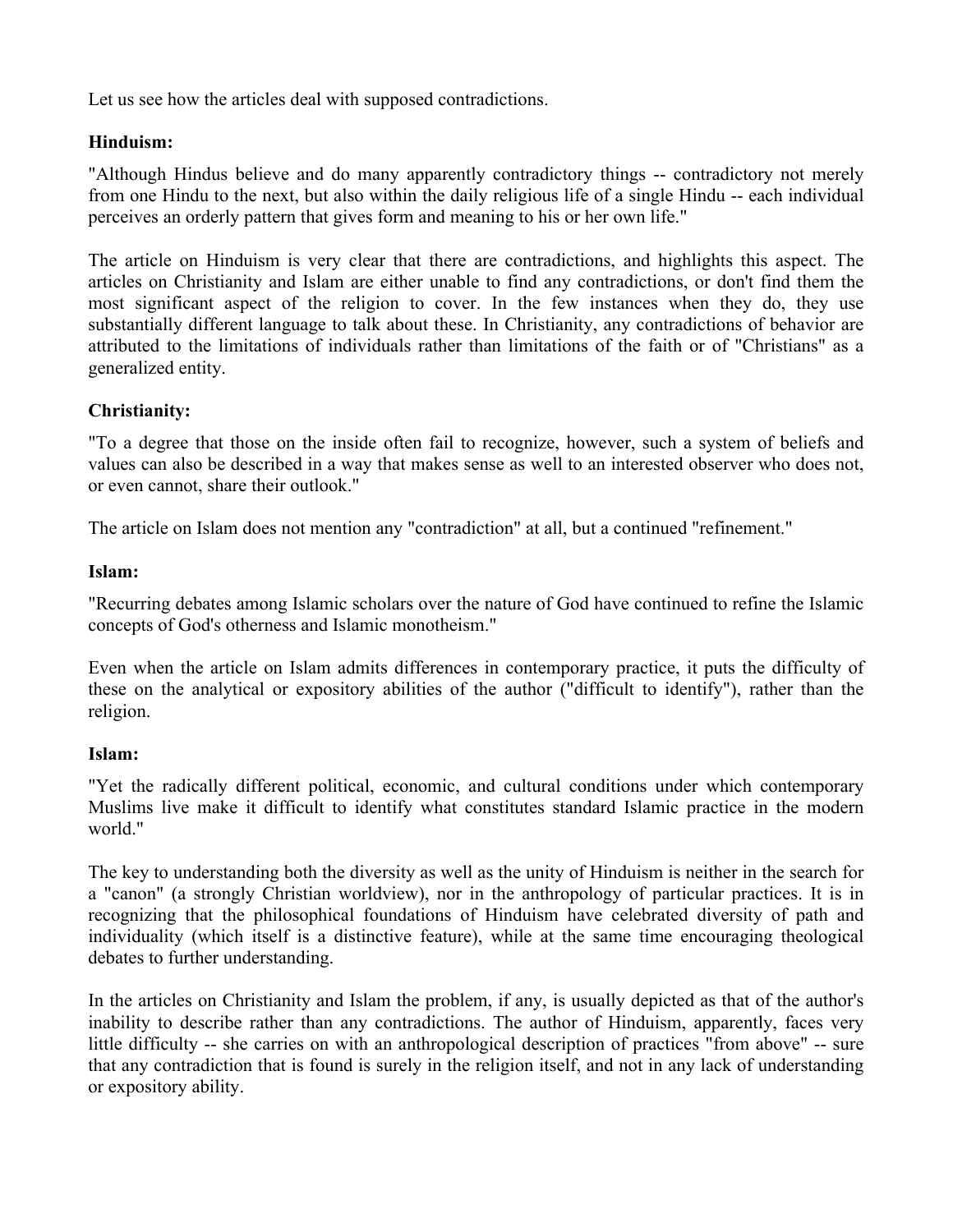Peaceful "Jihad" and violent "Ahimsa" A further study about the difference in approach and attitude in the articles on religion can be found in the description of subtle concepts. We take two -- jihad and ahimsa, in particular, both of which may be somewhat familiar to the lay reader.

#### **Islam:**

"Many polemic descriptions of Islam have focused critically on the Islamic concept of jihad. Jihad, considered the sixth pillar of Islam by some Muslims, has been understood to mean holy war in these descriptions. However, the word in Arabic means "to struggle" or "to exhaust one's effort," in order to please God. Within the faith of Islam, this effort can be individual or collective, and it can apply to leading a virtuous life; helping other Muslims through charity, education, or other means; preaching Islam; and fighting to defend Muslims. Western media of the 20th century continue to focus on the militant interpretations of the concept of jihad, whereas most Muslims do not."

### **Hinduism:**

"The most important tenet of sanatana dharma for all Hindus is ahimsa, the absence of a desire to injure, which is used to justify vegetarianism (although it does not preclude physical violence toward animals or humans, or blood sacrifices in temples)." [Em. added]In both cases, the authors treat subtle subjects in the respective religions. In the article on Islam, the author presents a sympathetic view of Jihad, and attempts to favorably influence Western perceptions. In the article on Hinduism the author adds decidedly unfavorable editorial asides seeking to "correct" possibly favorable perceptions by introducing "contradictions." The tone of the article again is of a higher entity looking down on lowly customs and illogical "native" interpretations (as in("ahimsa"…"is used to justify"). This is an illustration of the very different viewpoint (dare we say "agenda") from which the article on Hinduism is written. While the articles on Islam and Christianity attempt to uplift the reader to a refined understanding of those religions, the article on Hinduism attempts to denigrate instead.

To understand what we mean by this let us see how Encarta would present Christianity and Islam, if it were to use the same logic and attitude as used in the article on Hinduism.

#### **Christianity\*:**

The most important tenet of Christianity is love (although it does not preclude burning heretics and witches at the stake, the Crusades, Christian colonization and the Jewish Holocaust).

#### **Islam\*:**

Muslims claim that Islam is a religion of peace (although it does not preclude suicide bombing or other terrorist acts).

To be really clear, we are not suggesting that such descriptions of Christianity or Islam should have been in Encarta -- they would be decidedly negative portrayals. Unfortunately, this tone of portrayal prevails in the article on Hinduism. This is, surprisingly, not the only example of the technique of negative editorial aside in the article on Hinduism. We see also:

#### **Hinduism:**

"Svadharma comprises the beliefs that each person is born to perform a specific job, marry a specific person, eat certain food, and beget children to do likewise and that it is better to fulfill one's own dharma than that of anyone else (even if one's own is low or reprehensible, such as that of the Harijan caste, the Untouchables, whose mere presence was once considered polluting to other castes). …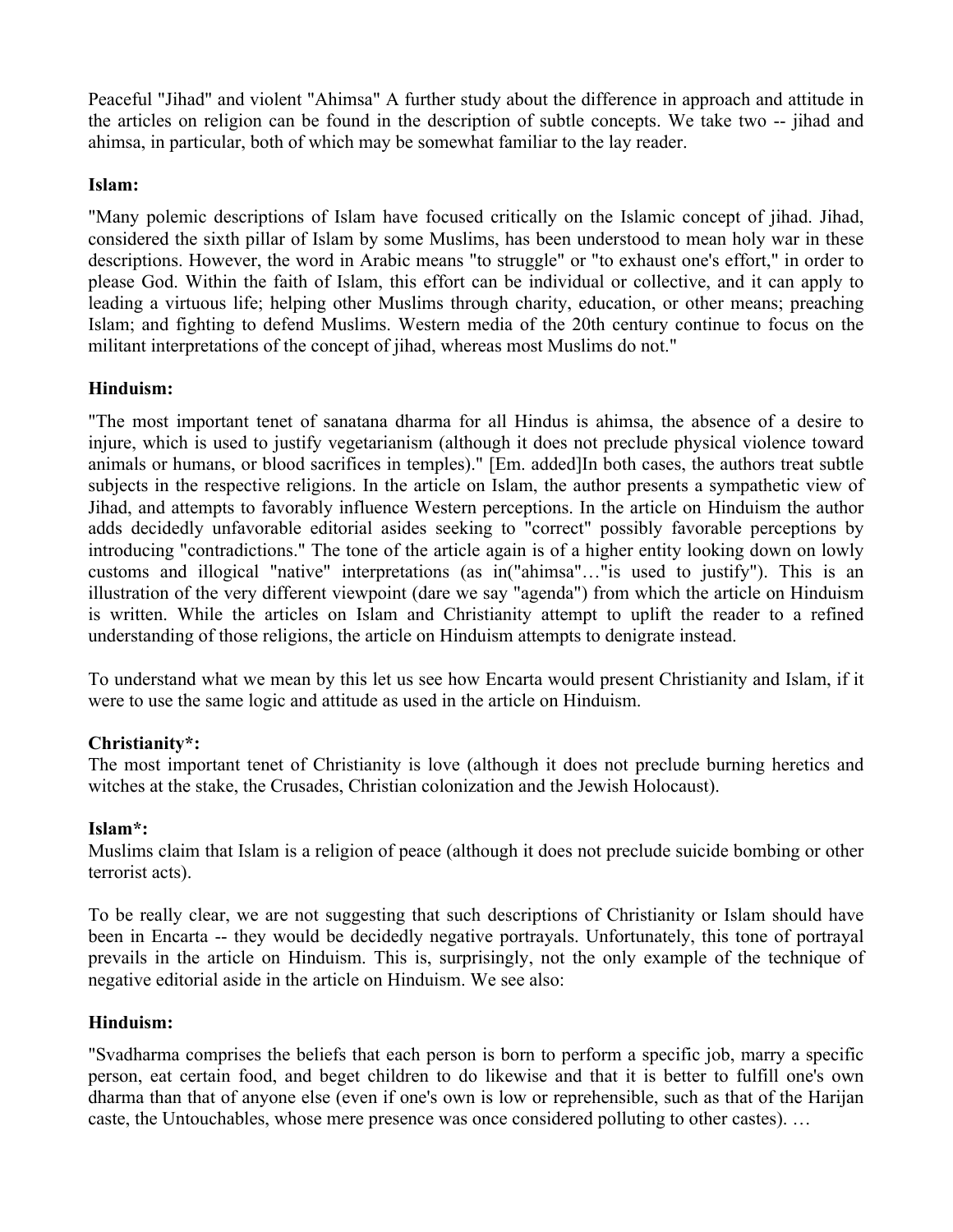A positive portrayal of "Svadharma" (literally "Self-Dharma") would introduce it as a high statement to an individual to discover and understand their purpose and calling in the cosmos and actualize it, rather than letting it be defined by some "other", like an orthodox religious hierarchy. Yet in the hands of the Encarta author it becomes an excuse for an aside on the historical practice of untouchability that is derided in contemporary mainstream Hinduism. In neither of the other two articles of the major religions, Christianity or Islam, do we find the use of the technique of the denigrating editorial aside. Indeed, the purpose of the other two articles appears to be to elevate rather than to denigrate – and quite rightly so for a mainstream source dealing with religion.

# *Philosophy or Anthropology?*

The article on Hinduism appears quite disjointed in its understanding of Philosophy, Anthropology, Cosmology and Mythology. "Fundamental Principles" leads with Anthropology. As we see below, the section on "Philosophy" is mostly "Mythology" depicting "Cosmology" -- the very limited coverage of the well-developed schools of Hindu philosophy is relegated to a list in the section "Rise of Devotional Movements," in the topic on History. Without setting out the philosophical principles underlying beliefs and practices in Hinduism, the coverage of "Gods" and "Rituals" appears particularly bizarre. Let us see how the section on "Philosophy" starts.

#### **Hinduism:**

"Incorporated in this rich literature is a complex cosmology. Hindus believe that the universe is a great, enclosed sphere, a cosmic egg, within which are numerous concentric heavens, hells, oceans, and continents, with India at the center."

"They believe that time is both degenerative -- going from the golden age, or Krita Yuga, through two intermediate periods of decreasing goodness, to the present age, or Kali Yuga -- and cyclic: At the end of each Kali Yuga, the universe is destroyed by fire and flood, and a new golden age begins."

Firstly, this is not philosophy, but as the author points out, cosmology. Secondly, as a description of Hindu cosmology, it is fairly inadequate and reductive. It fails to point that there are multiple creation myths in Hindu texts. Also, as far as Hindu cosmology goes, people like notable astronomer and author, Prof. Carl Sagan, have pointed that the calculations of the age of the universe based on this cosmology works out to be fairly close to our current scientific estimates -- and "(Hinduism) is the only ancient religious tradition on the Earth which talks about the right time-scale."[i] Mentioning any of this, would, of course be quite contrary to the tone of the article. Rather than presenting the creation myth as a story and presenting the hidden elements of scientific truth, the article gives a reductive description, preceded by the phrase "Hindus believe."

To understand this better, let us compare it with the article in Encarta about the Biblical creation myth.

#### **Adam and Eve:**

"Adam and Eve, in the Bible, the first man and woman, progenitors of the human race. The biblical account of the creation of human beings occurs twice: in Genesis 1:26-27 and in Genesis 2:18-24. Marked differences in vocabulary, thought, and style between these accounts have led to the scholarly consensus that these creation stories reflect two distinct sources (see Bible: The Development of the Old Testament). In the first account, the Hebrew common noun Adam is used as a generic term for all human beings, regardless of gender; Eve is not mentioned at all. In the second account, Adam is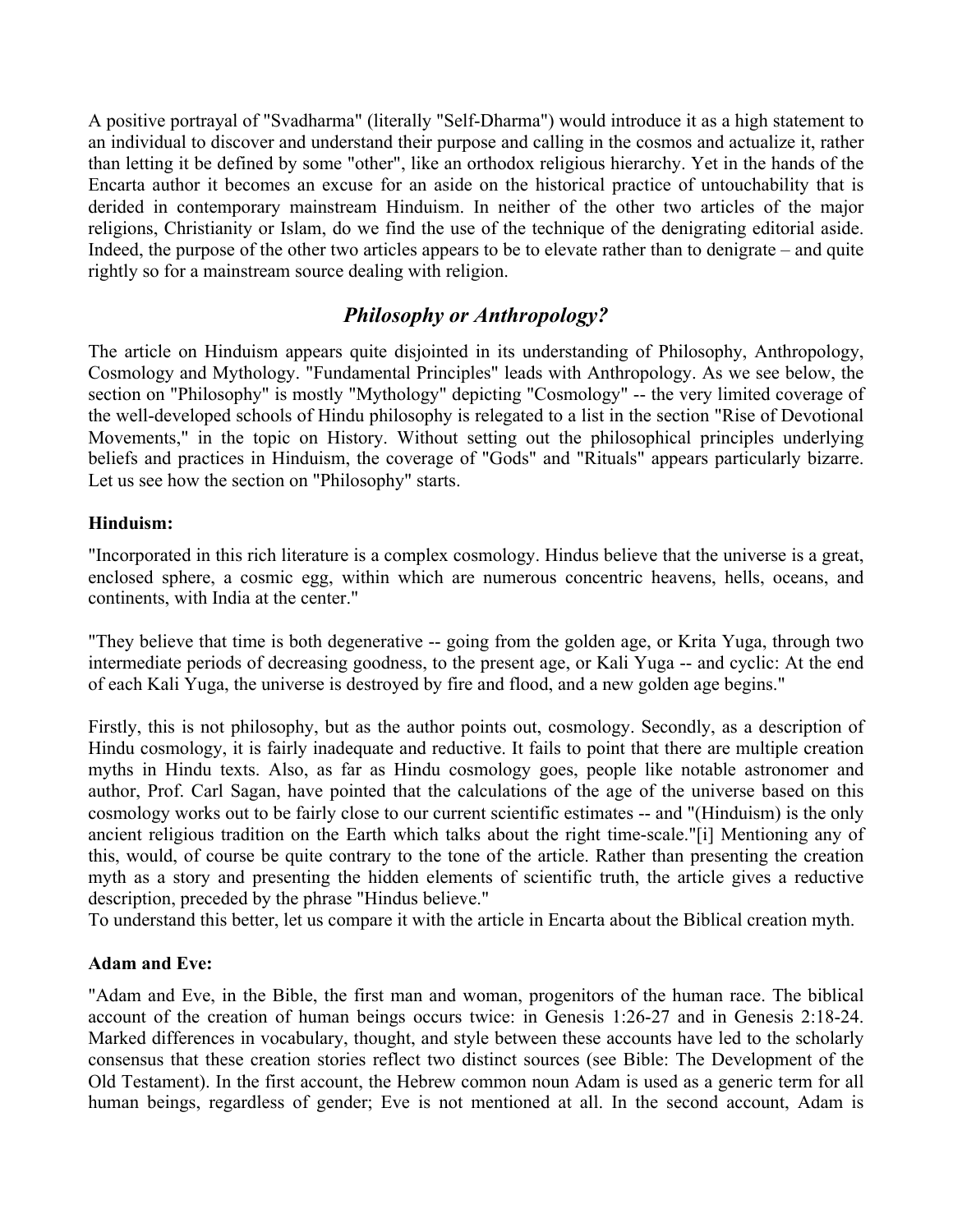created from the dust of the earth, whereas Eve is created from Adam's rib and given to him by God to be his wife."

The first notable difference is that of the expository technique. The latter article presents different creation accounts in the reading of Biblical texts. Note how this shifts subtly if it were preceded by "Christians believe …". That there are differences in the two stories in the same book could then be extrapolated, as is done in the article on Hinduism to state, "Christians believe many contradictory things." Instead the article about Adam and Eve treats it as a scholarly study of text (where different "accounts" are found), rather than conclusive statements about "Christian belief." Let us see how one would present a section on Christian "Philosophy" with the same approach as in the case of Hinduism.

#### **Christianity\*:**

Christians believe that all humans descend from one man and woman, called Adam and Eve and calculated the age of the world to be about 10,000 years. They believe also that the female Eve was created from male Adam's rib by God to be his wife (which is used to justify Christian attitudes towards women such as a historical denial of voting rights). Christians believe many contradictory things -- for example, that an all-loving, forgiving God puts human beings in everlasting Hell, if they sin without repenting in this life. [Em. added]

This would be a similarly reductive account presenting "Christians" as irrational, and failing to grasp the multiple levels of subtleties involved in understanding a religion. As we see in the description of Hinduism, this is precisely the approach of the Encarta article.

An account similar to the one in Encarta of Adam and Eve would be a neutral objective treatment of similar material in Hindu mythology, rather than a treatment that "boxes-in" the rich and diverse Hindu cosmology into "Hindu belief." Adding the relationships to modern scientific understanding would make it a "sympathetic" treatment for current audiences. Instead, the Encarta article on Hinduism consistently chooses a subtle (and sometimes, not so subtle) negative portrayal.

Despite a very rich philosophical tradition, the anthropological view dominates the article on Hinduism. Both the articles on Christianity and Islam, lead instead with the philosophical ideas. Apparently the broadness of Hindu philosophical ideas "Vasudeva Kutumbha" (the world is a family),and the ideas of religious pluralism ("many paths lead to God") that continue to guide most Hindus, find no place in the Encarta article.

#### *"Gods"*

Nowhere is the anthropological view more apparent than in the treatment of "gods". Firstly, an inadequate attempt is made to put the idea of "gods" (not "Gods") in proper perspective for a Western reader. The word "deva" in Sanskrit, is less akin to the "God" of Christianity, but more so to "angel" (a power higher than man but lesser than "God"). Secondly, the concepts that "God" is "unknowable" and that different deities are thus representations of different aspects ("roop") of "God," is glossed over. The Encarta article also completely misses the concept of the Hindu trinity-- that any Hindu child could recite -- a key idea in the presentation of Brahma, Vishnu and Shiva as creator, preserver and destroyer, and their female counterparts as three aspects of the One God. That the male and the female energies co-exist in Indian thought and the idea of God as both male and female (at the same time being beyond gender) is also missed. Having skipped all the structure, the topic of "Gods" is presented as a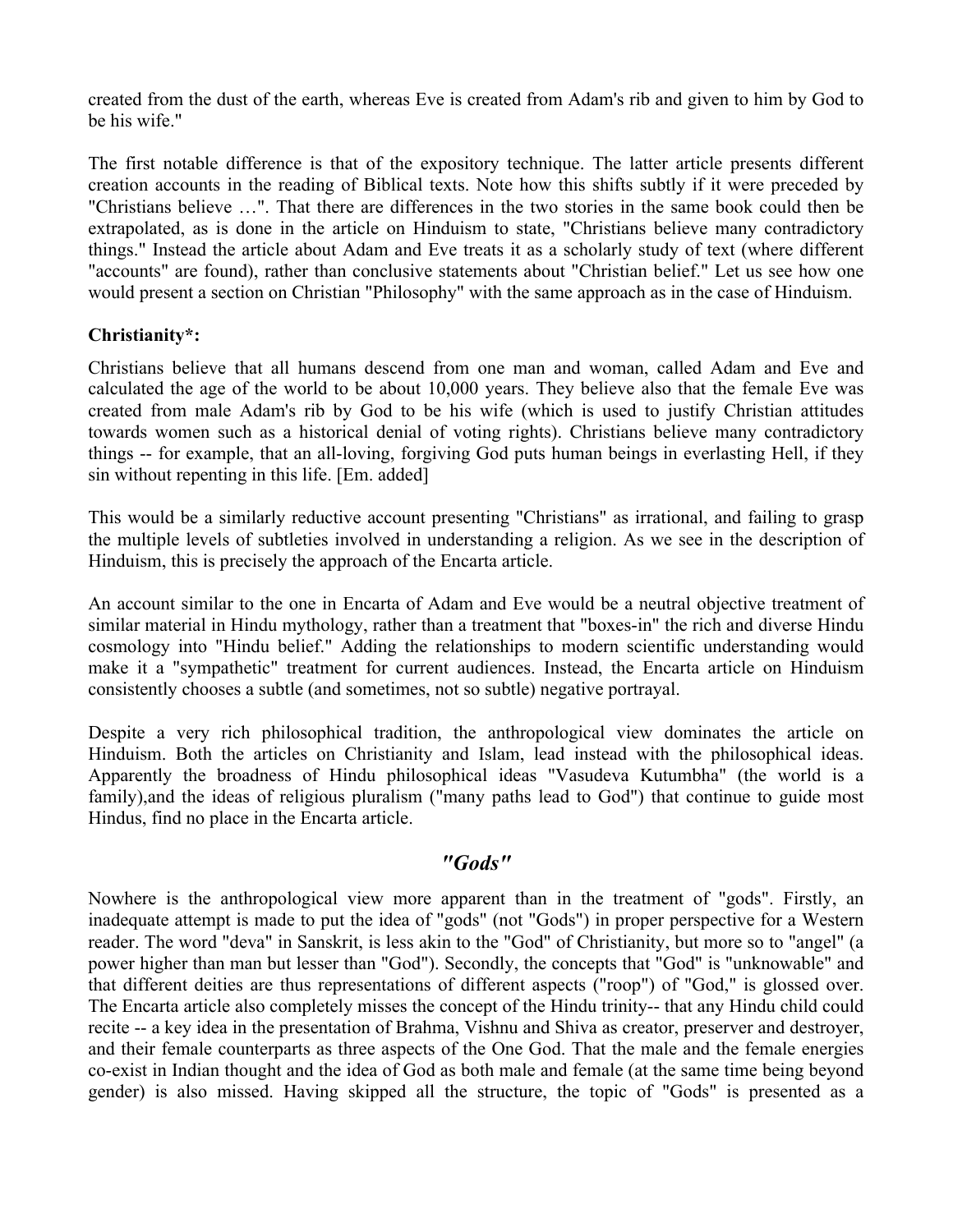confusing" curio-shop" of unrelated deities and sects, complete with sensational descriptions of blood and gore.

#### **Hinduism:**

Shiva embodies the apparently contradictory aspects of a god of ascetics and a god of the phallus. He is the deity of renouncers, particularly of the many Shaiva sects that imitate him: Kapalikas, who carry skulls to reenact the myth in which Shiva beheaded his father, the incestuous Brahma, and was condemned to carry the skull until he found release in Benares;

Pashupatas, worshipers of Shiva Pashupati, "Lord of Beasts"; and Aghoris, "to whom nothing is horrible," yogis who eat ordure or flesh in order to demonstrate their complete indifference to pleasure or pain. Shiva is also the deity whose phallus (linga) is the central shrine of all Shaiva temples and the personal shrine of all Shaiva householders; his priapism is said to have resulted in his castration and the subsequent worship of his severed member.

While "phallus" is one interpretation of "linga" there are others as well. Apparently the author, whose interests appear to have a limited focus, continues to find contradictions from that single point of view – missing both other common interpretations as well as the underlying symbolisms. A disproportionate interest in the dimension of esoteric "sects", "phallus", "skulls", "flesh" and "ordure" dominates the article and we find that practices and aspects far more prevalent and relevant to contemporary times- like Yoga or Chakras, meditation or mantras, breath and Pranayama that are practically absent in the article. The article continues with these descriptions, clearly showing the author's interest in particular ways of looking at Hinduism.

### **Hinduism:**

As Durga, the Unapproachable, she kills the buffalo demon Mahisha in a great battle; as Kali, the Black, she dances in a mad frenzy on the corpses of those she has slain and eaten, adorned with the still-dripping skulls and severed hands of her victims. The Goddess is also worshiped by the Shaktas, devotees of Shakti, the female power. This sect arose in the medieval period along with the Tantrists, whose esoteric ceremonies involved a black mass in which such forbidden substances as meat, fish, and wine were eaten and forbidden sexual acts were performed ritually.

In the well-embellished description of Kali, the intensity of the language speaks for itself of the Encarta's author interest in this particular area. Clearly blood and gore, erotica and exotica are of much greater interest to this particular writer than Hindu philosophy, or any of the symbolism of these ancient descriptions. Again, the article shows more interest in the portrayal of esoteric sects and ceremonies than exploring mainstream and commonplace Hindu rituals -- like saying "namaste", the sacred syllable "Om", lighting little lamsp or wearing bindis (the "dot on the forehead") -- practices that are vastly more familiar to a Westerner and a Hindu child alike, none of which find a place in the Encarta article.

The article instead describes various "Gods" and "Goddesses", particularly emphasizing the sensational, as we saw in the description of Kali above, without presenting these within the unifying coherent theme that most Hindus view these manifestations -- of different forms of One Supreme Reality, which cannot be boxed into a single set of attributes or descriptions.

As the section on "Indian Philosophy" on Encarta states: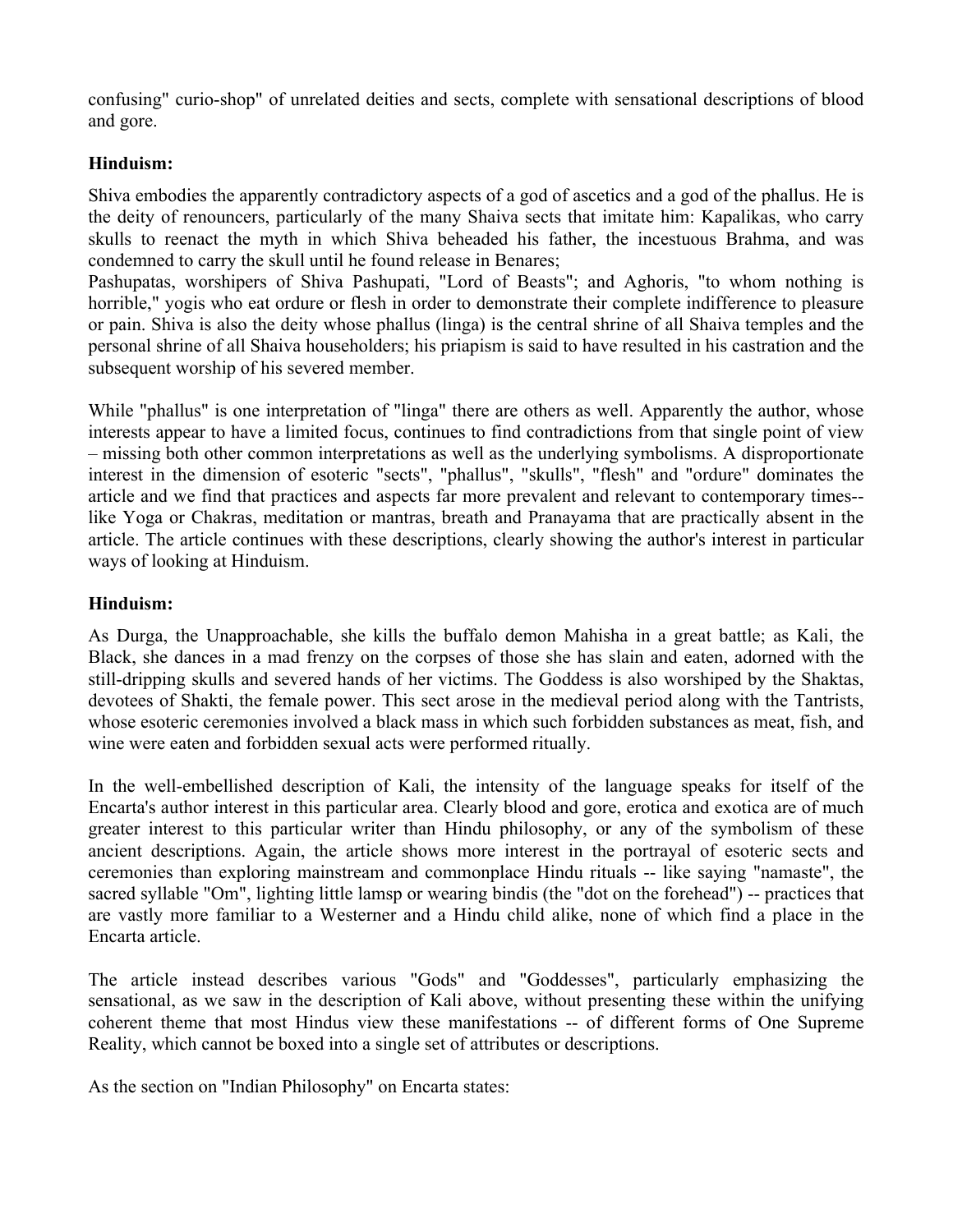"Most of the poems of the Veda are religious and tend to be about the activities of various gods. Yet some Vedic hymns and poems address philosophic themes … such as the henotheism that is key to much Hindu theology. Henotheism is the idea that one God takes many different forms, and that although individuals may worship several different gods and goddesses, they really revere but one Supreme Being." [Em. added] Has the Encarta article on Hinduism lost all keys? While there is a passing mention of this concept in the Encarta, it is, characteristically, watered down from the clearer statement above.

#### **Hinduism:**

In this way Hindus have been able to reconcile their Vedantic monism (see Vedanta) with their Vedic polytheism: All the individual Hindu gods (who are said to be saguna, "with attributes") are subsumed under the godhead (nirguna, "without attributes"), from which they all emanate. [Em. added] A common Hindu saying is: "As you are, so God's image appears to you" --since God is beyond images or attributes, we superimpose our own. Does Encarta's choice of subjects and descriptions in the article --scatological and incoherent, reflect the author's own state? Finally, let us see how the article describes Rama and Krishna, considered as incarnations of God (as Vishnu).

#### **Hinduism:**

"Most popular by far are Rama (hero of the Ramayana) and Krishna (hero of the Mahabharata and the Bhagavata-Purana), both of whom are said to be avatars of Vishnu, although they **were originally human heroes**." [Em. added]The article appears to speak with the certainty of divine knowledge! Let us see how a similar issue, the divinity of Jesus is treated in the article onChristianity;

#### **Christianity:**

"The ultimate mystery of the universe, called by many different names in various religions, was called "Father" in the sayings of Jesus, and Christians therefore call Jesus himself "Son of God." At the very least, there was in his language and life an intimacy with God and an immediacy of access to God, as well as the promise that, through all that Christ was and did, his followers might share in the life of the Father in heaven and might themselves become children of God."

We note both the subtlety of thought and the sensitivity of expression in description, versus the heavyhanded certainty by which the article on Hinduism speaks, of happenings and events further back in time than the historical Jesus. Is this certainty born out of knowledge of fact, or simply a disregard for the corresponding religious sentiment? More "blood" and animal "sacrifice"

The presentation of "Gods" is not the only place in the article that Encarta is interested in gory descriptions -- of "blood", "skulls", "ordure" and the like. Starting from the concept of ahimsa (which refers to "blood sacrifices") to the celebration of the Indian festival of Holi, this point of view permeates the article. In fact, the Encarta article on Hinduism has more references to "blood" and "animal sacrifices" than it does to Yoga. Yoga, arguably the most popular contribution of Hinduism to the West is mentioned in two places -- both insignificant, as we see later on. Other than the quote above, let us see where else Encarta mentions themes related to "blood" or "animal sacrifice" in the article on Hinduism.

#### **Hinduism:**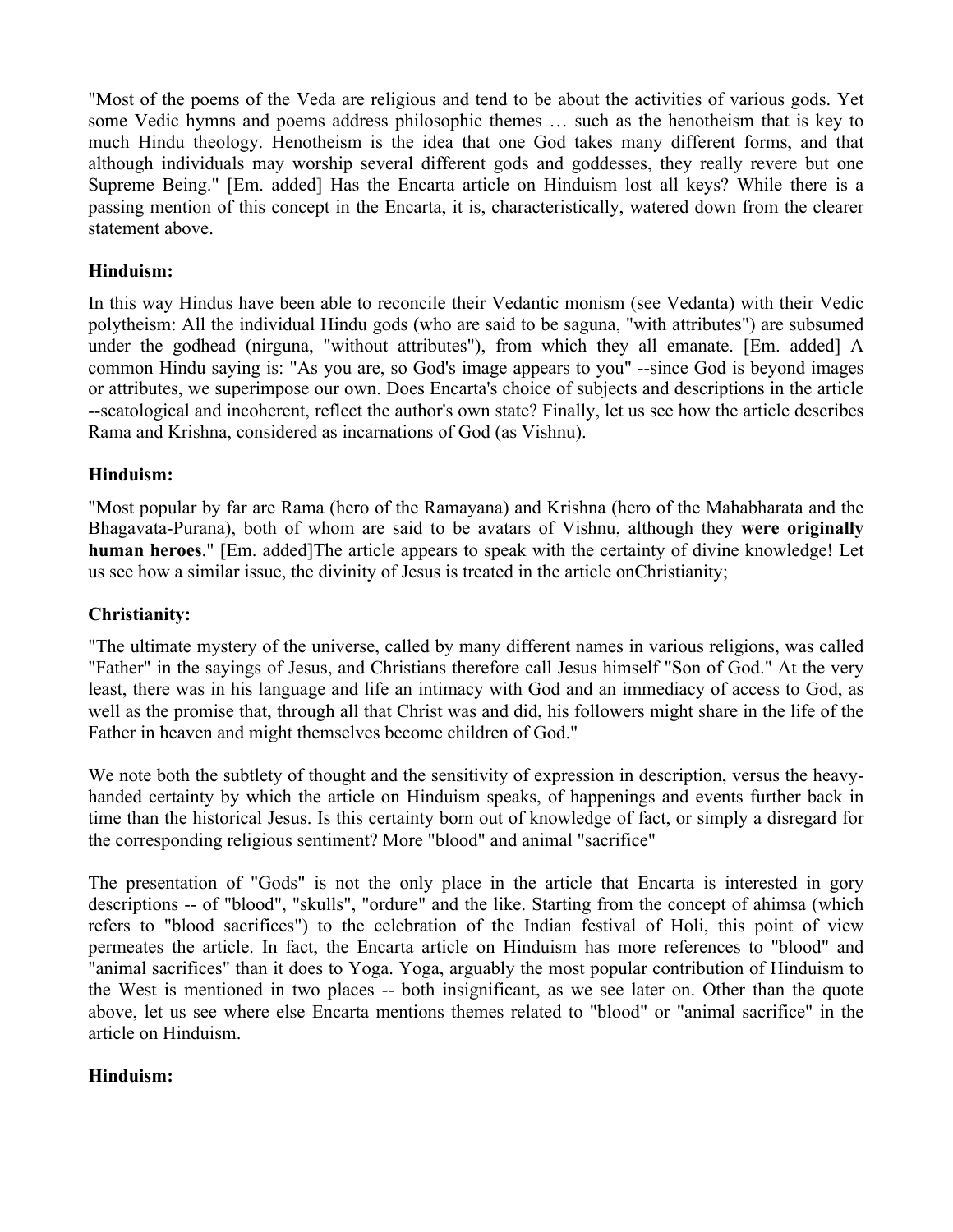"Holi, the spring carnival, when members of all castes mingle and let down their hair, sprinkling one another with cascades of red powder and liquid, symbolic of the blood that was probably used in past centuries".

Let us start with factual accuracies -- Holi, as any Hindu knows, is celebrated with all the colors of spring -- green, yellow, red, pink, notjust "red" as the article states. It celebrates the coming of spring with ariot of color. Factual details aside, for Encarta the suggestion of "cascades of red powder and liquid" works well to further the theme of blood and gore prevalent in the article. This goes on in the description of "Worship and Rituals."

#### **Hinduism:**

"In many temples, particularly those sacred to goddesses (such as the Kalighat temple to Kali, in Kolkata), goats are sacrificed on special occasions. The sacrifice is often carried out by a special lowcaste priest outside the bounds of the temple itself."

Similarly, the vast majority of Hindus living today have probably never seen an animal sacrifice in their life -- and "many temples" is certainly a gross inaccuracy. Why is this rare practice chosen when we don't find mention of commonplace practices like "satsang" (literally, company of truth, or good), meetings where people congregate to communally chant or read from scripture, that are orders of magnitude more prevalent? The comment on "low-caste" that rounds out the quote above is obligatory to keep the "otherness" of Hinduism on centre stage -- a technique we find employed elsewhere in the article. It is also very worthwhile to compare this overall approach to highlighting "blood and gore" with the treatment of "animal sacrifice" in the Encarta article on Islam, a religion on which such sacrifices are obligatory that every Muslim is required to perform on Hajj (rather than a rare occurrence).

#### **Islam:**

"The final ritual is the slaughter of an animal (sheep, goat, cow, or camel). This is a symbolic reenactment of God's command to Ibrahim to sacrifice his son Ismail, which Ibrahim and Ismail duly accepted and were about to execute when God allowed Ibrahim to slaughter a ram in place of his son. (In the Hebrew and Christian Bibles, Abraham is called to sacrifice his son Isaac rather than Ishmael.) Most of the meat of the slaughtered animals is to be distributed to poor Muslims."

Notice how the stress is on symbolism and how the last line is used to soften the theme. We shall spare the reader a rewrite of the Islamic depiction with details of the animal's severed head and pouring blood and omitting any hint of symbolism. Would an anthropologist probing the Bible many millennia from now condemn Christians as cannibals when reading of Christ's disciples being asked to partake of Christ's "blood and flesh"? If approached from the point of view of the Encarta article on Hinduism, devoid of either sensitivity or an understanding of symbolism, this would probably be the case. Surprisingly, the author chooses this approach to Hinduism, which is a living contemporary tradition rather than simply an anthropological study of relics and past rituals.

These are choices in both omission and commission that are worth noting. While including exotic details and ritual the author continually misses large and commonplace topics -- like the forms of Indian dance and music as a component of the religion, the celebration of "Ram Lila" – public enactments of Ram's life common throughout the north, and major Hindu celebrations like Janamashtami (Krishna's birth), Raksha Bandhan or Onam.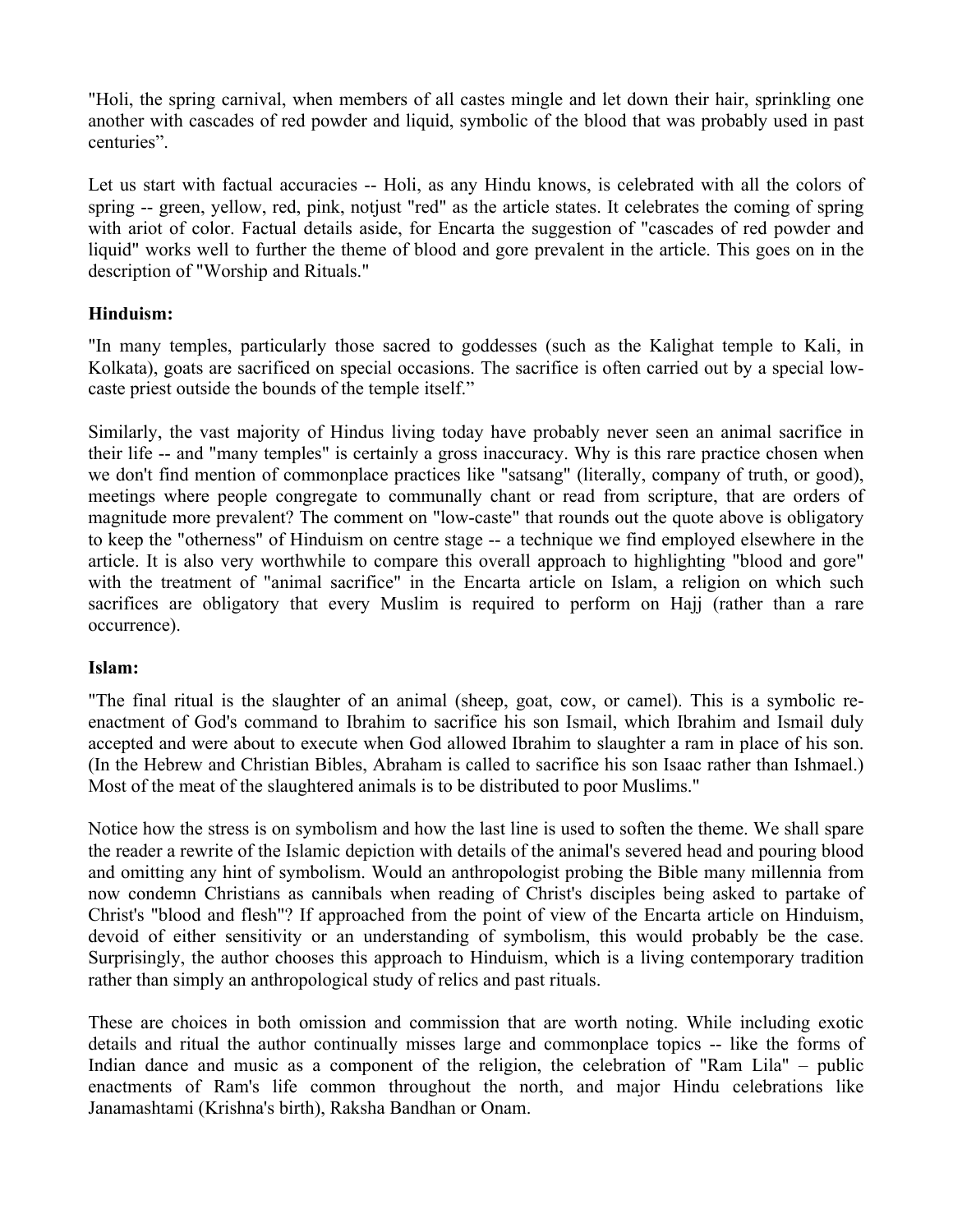# *Where is the real "Philosophy" and "Yoga"?*

Now that we have read the description in Encarta of Aghoris, ""to whom nothing is horrible," yogis who eat ordure or flesh in order to demonstrate their complete indifference to pleasure or pain," we look around for the yogis we have seen or known. Unfortunately, with the concern of the Encarta article on Hinduism in looking for scatology, it completely misses the highly refined theology and practices like Raja Yoga or Hatha Yoga or Patanjali or yogic meditation. In fact, the word "Yoga" has exactly two occurrences in the article (other than the one description of "Aghoris" asyogis above):

#### **Hinduism:**

"Many elements of Hinduism that were not present in Vedic civilization (such as worship of the phallus and of goddesses, bathing in temple tanks, and the postures of yoga) may have been derived from the Indus civilization, however. See Indus Valley Civilization."

…

"The philosophies of Shankara and Ramanuja were developed in the context of the six great classical philosophies (darshanas) of India: the Karma Mimamsa ("action investigation"); the Vedanta ("end of the Vedas"), in which tradition the work of Shankara and Ramanuja should be placed; the Sankhya system, which describes the opposition between an inert male spiritual principle (purusha) and an active female principle of matter or nature (prakriti), subdivided into the three qualities (gunas) of goodness (sattva), passion (rajas), and darkness (tamas); the Yoga system; and the highly metaphysical systems of Vaisheshika (a kind of atomic realism) and Nyaya (logic, but of an extremely theistic nature)."

The first reference serves to separate Yoga from Hinduism. In the second reference, it is buried in a list of themes, each of which is probably more significant to describe than long-winded descriptions of Kali. Note that this section which lists classical philosophies is the only significant description of these philosophies in the entire article on Hinduism – that too not in the explicit section for Philosophy, but embedded in the "Rise of Devotional Movements" section of "History"

To be fair to Encarta, there does exist a separate article on Yoga that the article on Hinduism does not directly reference. That article states:

# *Yoga:*

As a system of practice, Yoga has from the beginning been one of the most influential features of Hinduism.

Surely, as one of the most influential features of Hinduism, Yoga merits more than a single word (with no link or reference) mention in the article on Hinduism.

In the obsession with external aspects of myth and ritual, blood and gore, the article gives very little space to either the highly developed systems of Hindu theology and philosophy or its most commonplace practices in comparison to the other articles on religion, neither does it link directly to a separate article on Indian philosophy. In the next section we will see a surprising example of what it does choose to include as a link.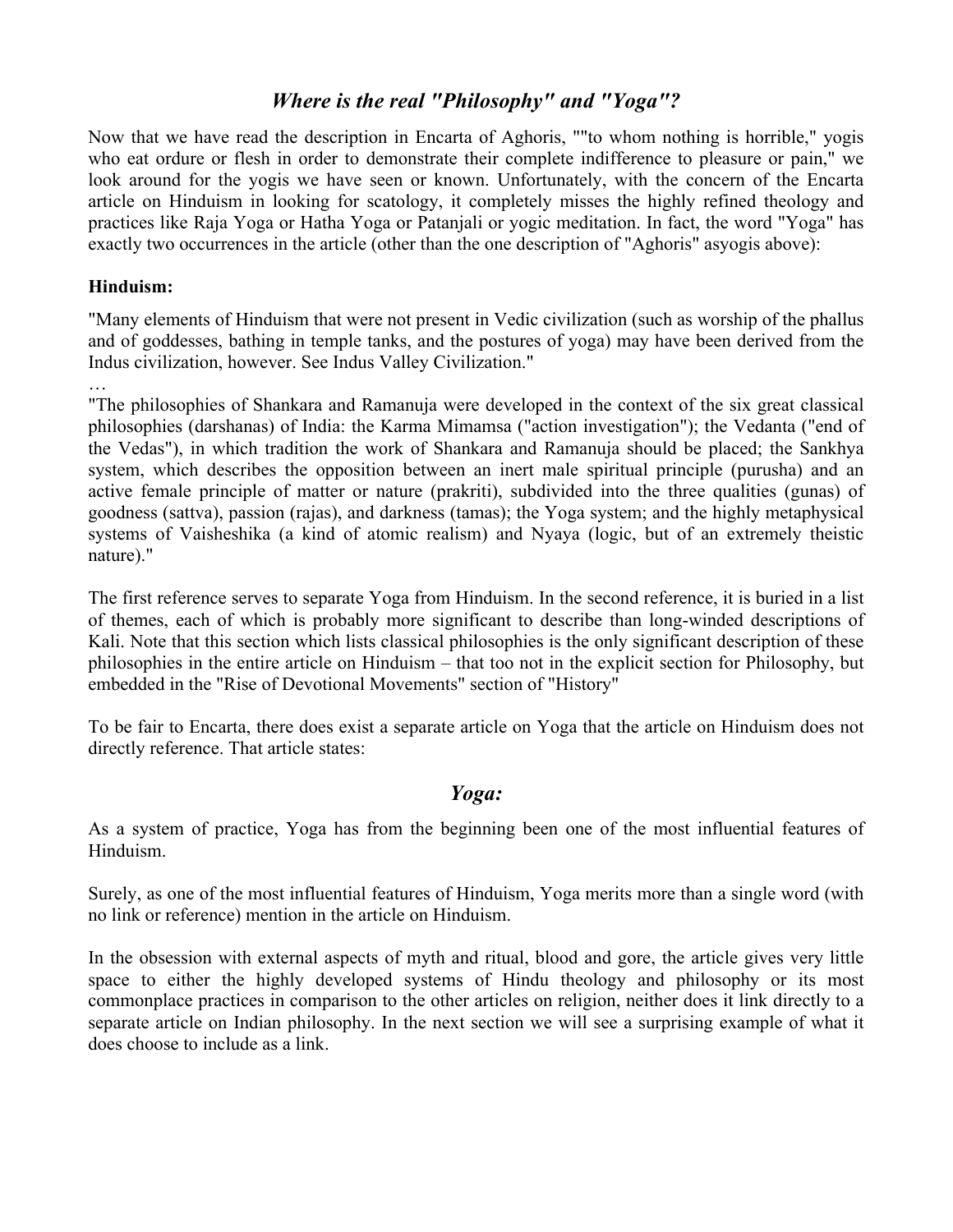# *Contemporary growth of the religion*

There are other differences in detail that consistently add an unsympathetic flavor to the reading on Hinduism. We will end with some examples relating to the contemporary spread of these religions.

#### **Islam:**

"The Muslim community comprises about 1 billion followers on all five continents, and Islam is the fastest-growing religion in the world."

…

"Today about 1 billion Muslims are spread over 40 predominantly Muslim countries and 5 continents, and their numbers are growing at a rate unmatched by that of any other religion in the world."

Both in the introduction and conclusion, the article on Islam repeats positively how Islam is growing, almost from the point of view of an evangelist.

Let use see how Encarta covers the spread of Hinduism.

#### **Hinduism:**

"In more recent times, numerous self-proclaimed Indian religious teachers have migrated to Europe and the United States, where they have inspired large followings. Some, such as the Hare Krishna sect founded by Bhaktivedanta, claim to base themselves on classical Hindu practices."

As is consistent with the tone of the article, notice the deprecating use of "self-proclaimed" and "claim to", words rarely used in similar ways inthe other articles. The author also fails to mention the fast growing "Yoga" movement (which Time magazine reported as having over 15 million practitioners in the US) and the large influence of Hindu thought on the "New Age" movement. The article completely misses movements like" Transcendental Meditation" of Maharishi Mahesh Yoga and the Selfrealization fellowship of Parmahansa Yogananda, or the influence on Americans of the beat generation or the 60's culture (Swami Satchitananda was called the "Woodstock guru") -- people like George Harrison, Allen Ginsberg, Jack Kerouac, Mia Farrow, Madonna. To do that would bring Hinduism in, leave it less "other." But, unfortunately, the quote above follows the general theme of the article -- to obscure or denigrate anything positive, and find and highlight that, which is likely to be misunderstood, failing to provide it in the proper context.

#### **Endnote**

The article on Hinduism ends with a bang -- something that can aptly demonstrate the deep-seated prejudice and even, perhaps, a political agenda. After failing to have links for "yoga" or "Indian philosophy" in the Encarta article, at the very end Encarta discovers the power of links.

#### **Hinduism:**

For information on religious violence in India, See India.

This is the appropriate ending for the article on Hinduism? We first surmised that this might be due to some current events (even then it would not be an appropriate ending for an academic article on Hinduism, other than motivated by considerable prejudice). But we find the same ending, for the same article, as far back as Encarta 1999! As a crosscheck, let us look at the other articles on religion.

#### **Christianity:**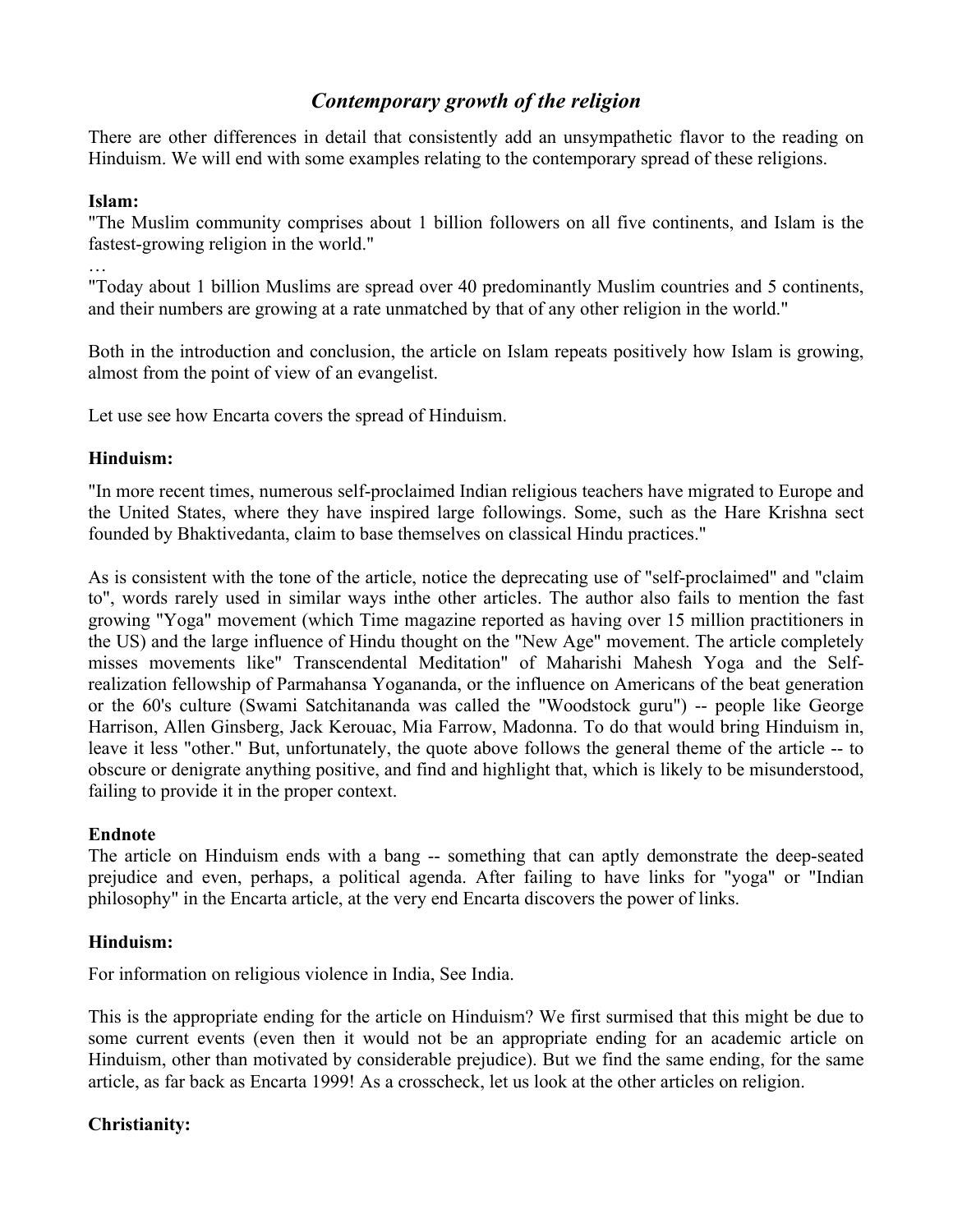"For additional information, see articles on individual Christian denominations and biographies of those persons whose names are not followed by dates." Islam:

[No link suggested at the end]

Given the thread of negativity that permeates the Encarta article on Hinduism, it comes as no surprise when, in the end, it suggests the topic of "religious violence" as additional reading. If the articles of Christianity and Islam were written with the same intent, this is what the last links could look like.

#### **Christianity\*:**

For additional information about burning witches at the stake, see Witch Hunt.

#### **Islam\*:**

For terrorist violence, see International Terrorism.

Again, we do not suggest these endings be used, nor does Encarta do so. They are provided for the purpose of illustrating the underlying attitude in choosing such endings -- an attitude that pervades the article on Hinduism.

# *Analysis of cause*

We have established a significant difference in the treatment of Hinduism versus other religions, notable Christianity and Islam. In this section, we look at probable cause for the difference in treatment.

#### **Selection of Authors**

Encarta provides the following names and biographical information for the authors of the three Encarta articles in question:

**Christianity**. Prof. Jaroslav Pelikan, B.D., Ph.D. Sterling Professor Emeritus of History, Yale University. Author of The Christian Tradition: A History of the Development of Doctrine, Historical Theology, and other books.

**Islam**. Associate Professor of Arabic and Islamic Studies, Yale University. Dallal, Ahmad S., B.E., M.A., Ph.D. Author of An Islamic Response to Greek Astronomy: Kitab Ta'dil Hay'at al-Aflak of Sadr al-Shari'a.

**Hinduism**. Doniger, Wendy, M.A., Ph.D., D.Phil. Mircea Eliade Professor of History of Religions and Indian Studies, University of Chicago. Author of The Origins of Evil in Hindu Mythology, Siva: the Erotic Ascetic, and Dreams, Illusion, and Other Realities.

# *Emic or Etic?*

The first observation we make is that scholars who profess those faiths have written the articles on Christianity and Islam; this is not the case with Hinduism. While the topic of emic (insider) and etic (outsider) study is often debated within academia, we would expect Encarta to choose uniformly either the emic or etic view of the major religions. In the Encarta article on Christianity, Prof. Jarsolav Pelikan strongly defends the emic viewpoint: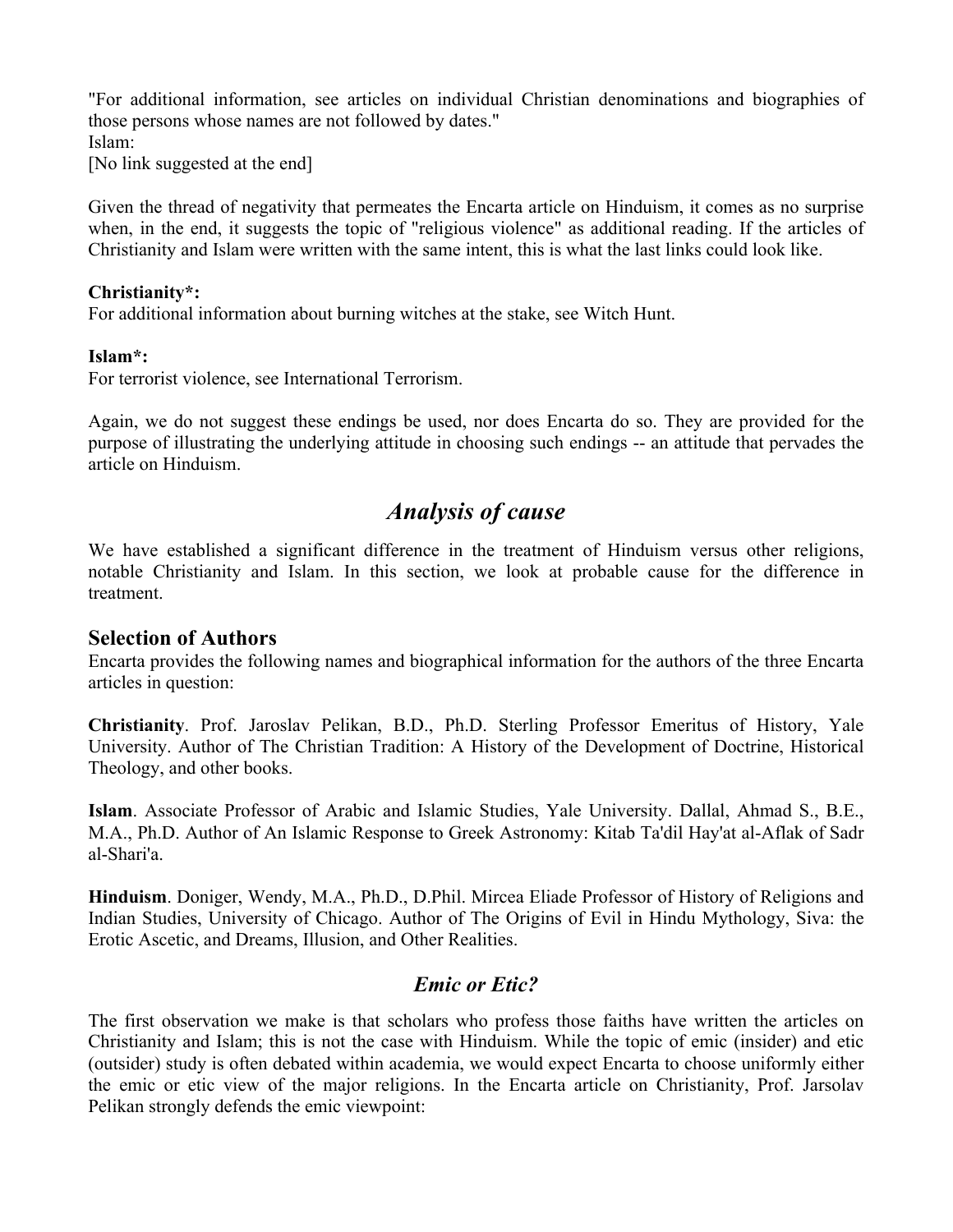"Like any system of belief and values -- be it Platonism, Marxism,Freudianism, or democracy -- Christianity is in many ways comprehensible only "from the inside," to those who share the beliefs and strive to live by the values; and a description that would ignore these "inside" aspects of it would not be historically faithful. To a degree that those on the inside often fail to recognize, however, such a system of beliefs and values can also be described in a way that makes sense as well to an interested observer who does not, or even cannot, share their outlook."

The same logic, apparently, does not apply to Eastern religions. In general, though not always, we would expect the "emic" view to be more sympathetic than the "etic" view, particularly when the "emic" author is a practicing member of their faith.

#### Areas of interest of the authors

While the orientation of study of Professors Pelikan and Dallal is towards the philosophical, scientific and theological aspects of the religions they write about, Prof. Doniger's orientation is more anthropological --studying rituals and myths rather than philosophy and theology. Even within that field, Prof. Doniger's dominant area of interest, going by the books she has authored, is in the exotic and erotic aspects of these rituals and myths. Thus the study of Professors Pelikan and Dallal is a living practicing view of the religion, including theological, metaphysical and scientific issues that would positively engage contemporary audiences, Prof. Doniger's appears to be an archeological dig, turning over quaint specimens that strike her fancy for examination. While this is certainly a valid field for study, it is clear that it leads to very different viewpoints and results in the articles.

# *Acceptability of the authors in the represented community.*

The third aspect of authorship is the broad acceptability of the author in the religious community they purport to represent. In general, it is more likely for emic authors to be acceptable, though not universally so. A research on the web shows that while Profs. Pelikan and Dallal are not regarded as controversial, Prof. Doniger has come in for considerable criticism for her lopsided portrayal, and unsubtle understanding of Hinduism [ii]. While Hindus, in general, are known for their tolerance of criticism (which is probably why the Encarta article has survived, without protest, for several years), we wonder why Encarta, as a main stream encyclopedia, would deliberately choose to continue with authors that are highly controversial within the communities they write about. Note that, particularly in Hinduism, this could be very true for supposedly "emic", but in reality, non-practicing, authors as well.

# *Deliberate prejudice or error?*

While there is some evidence of prejudice on the part of Encarta's author on Hinduism, it is not clear whether prejudice also exists in Encarta as well. Certainly, as the ultimate editorial authority, Encarta cannot evade responsibility for the situation, at the very least in the selection of authors and editorial oversight over prejudiced treatment in a sensitive topic like religion. However, Encarta may well have, knowingly or unknowingly participated in an environment of bias.

A western graduate student of Hinduism in a US university, suggests a broader prejudice: "… in American academia it is politically incorrect to treat Hinduism in a positive light and it is taboo to deal negatively with Islam."[iii]

Certainly, the comparison of the articles on Encarta would validate this thesis. However, more study of this topic is clearly required.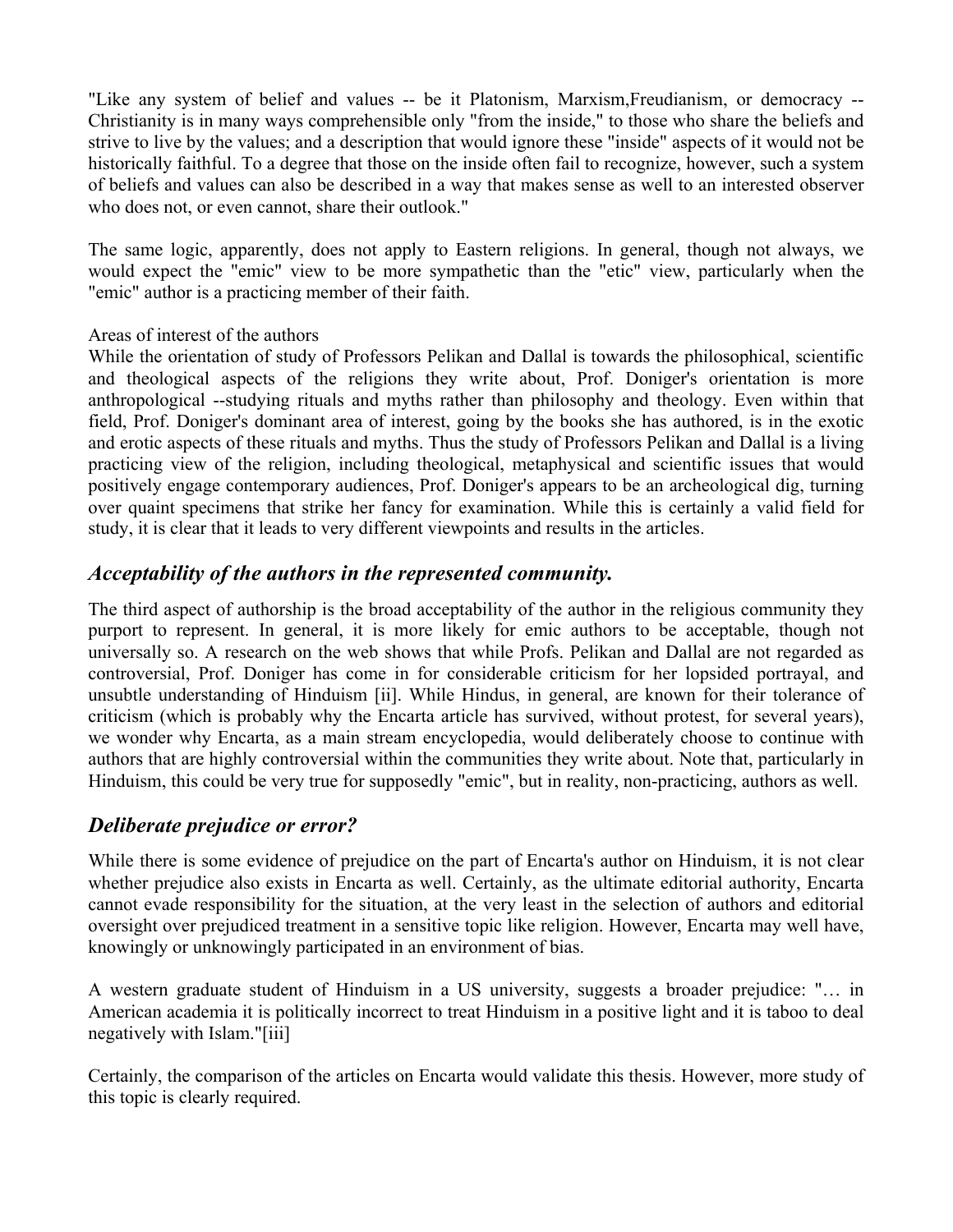# *Effects*

We have not studied the effects of such negative portrayal of Hinduism on Hindu children growing up in America. We can speculate that derogatory mainstream portrayals of Hinduism, quite different from what they have seen or experienced first hand, would at the very least be confusing, and ultimately damaging to the self-esteem of such children. In the author's personal experience, many Hindus are reluctant to identify themselves as such publicly, even when they are practicing Hindus -- we conjecture that this may result from unconsciously accepting the negative portrayals of their religion. We find that this subject has not been studied much --however, the one study [iv] that we found supports this possibility. There are also accounts that scholars studying Hinduism that also "come out" to be practicing that faith face allegations of "bias" -- apparently this is not seen to be the case when Christians or Muslims study their own faiths in the academic community (which is the general rule).

Such articles in "Encarta" also get used by various religious fundamentalists and hate groups to label Hinduism a "cult" -- the Encarta article serves as a good "objective" reference to make their point. The interested reader can do a web search on "Hinduism cult Encarta" to find examples.

Inaccurate, negative mainstream portrayals of a religion can ultimately only prove harmful to the community. Clearly much more work is needed to study the exact effects and consequences of such portrayals.

# *Conclusion and Recommendations*

In this article, we compare the treatment of different religions in Encarta. We find that there are significant differences in the treatment of Hinduism vs. the treatment of Islam or Christianity in both the selection of content and the attitude displayed in the writing -- resulting in a distinctly negative portrayal of Hinduism vs. the other religions. We conjecture that the reason for this difference is related largely to the difference choices in the selection of authors -- whether they are emic or etic and their area of interest or specialization in the religion they study. We also find that Prof. Doniger, the author of the Encarta article on Hinduism is controversial within the Hindu community.

The authors of the article on "Islam" and "Christianity" have a mature and balanced viewpoint and they represent their religions in a way that the vast majority of adherents will find appropriate and positive. We commend Encarta for their choice of authors in portraying these religions in a sympathetic way. Unfortunately, the same balance and sympathy is not visible in the article on Hinduism. While Prof. Doniger is certainly free to pursue her specific areas of interest and scholarship in Hinduism, we do not believe that her article represents the mainstream of Hindu thought in both the selection of content and its interpretation, which would be appropriate for a widely read source such as Encarta.

Given that Prof. Doniger's specific interests and attitudes strongly influence the article, it would be insufficient to simply remove a few of the most glaring examples of negativism, while leaving the rest of the article unchanged. We recommend instead that an article written by someone "emic" to the community, who can represent Hinduism in a positive, mainstream viewpoint, promptly replace the article on Hinduism in Encarta.

We also recommend that further research be done to study the instances, causes, effects and resolutions for the prejudice in the study of Hinduism in America.

Microsoft® and Encarta® are registered trademarks of Microsoft® Corporation.